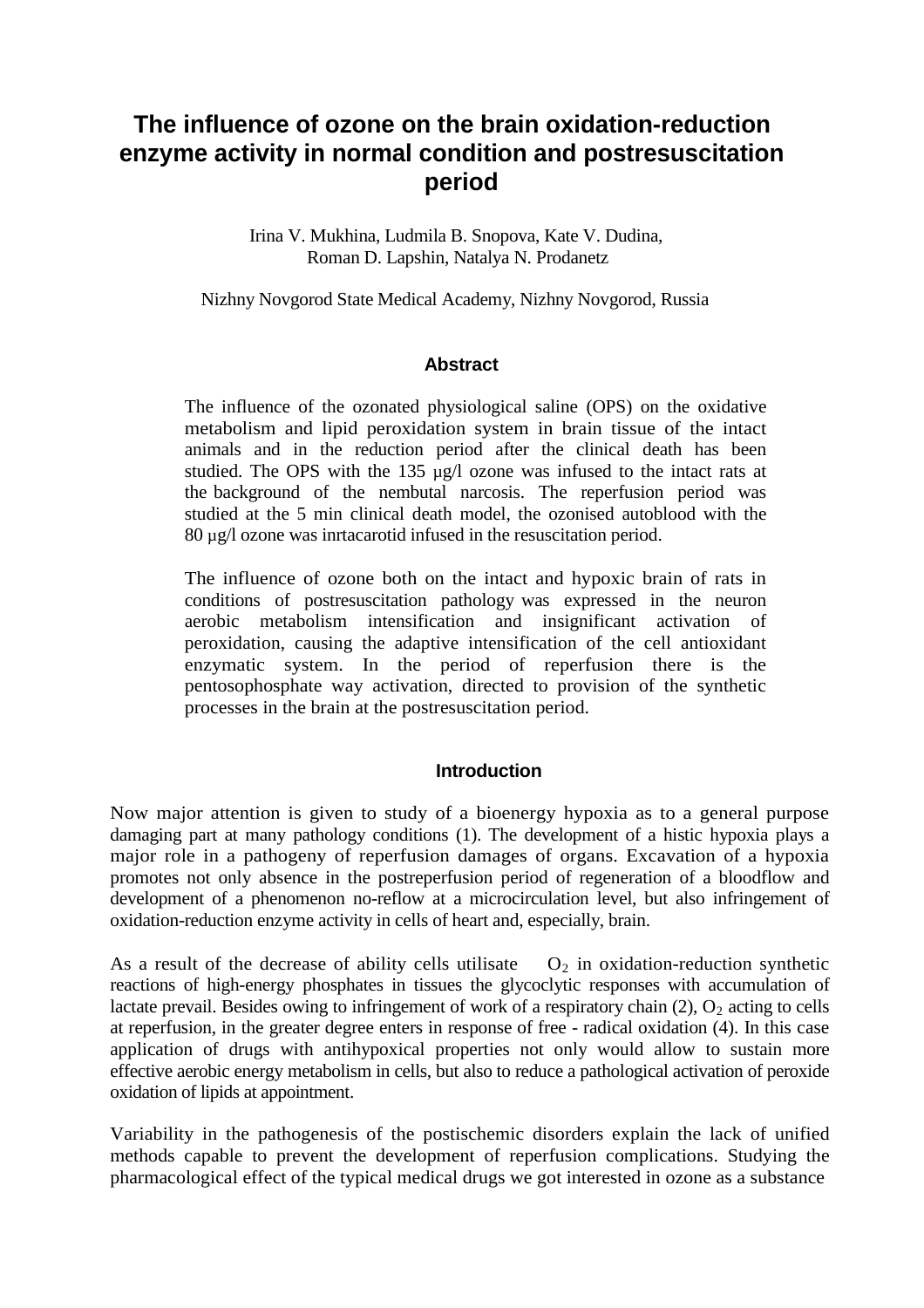capable to influence on the metabolic processesin different organs and in the whole organism through ozonolysis of organic substrates (3). Ozone metabolic effect on erythrocytes as the first target-cells are well-known at present time (14, 15, 16). As for the systemic effect of ozonated blood on healthy organs and tissues and on those with the pathology it remains unclear (5, 6, 7, 10, 11, 12, 17, 18, 19). So our task was to study the effect of the low concentrations of ozone dissolved in blood on the metabolism and functional state of the brain - the organ subjected to hypoxic changes.

## **Materials and methods**

The experiments were carried out on while non-linear rats with the weight of 200-250 g. On the rats was used in normality and on acute hypobaric hypoxia model were appeared an especiales of variations in energy metabolism in cells of the brain, lipid peroxidation state and enzymes of antioxidant system, oxidoreductase enzymatic activity, ECoG and the behavior of the rats after parenteral treatment of ozonated physiological solution in the 135 µg/l ozone. Ischemia of the brain, followed by the postischemic period was studied on the model of 5-min clinical death resulted from acute haemorrhage. The choice of the model was stipulated by the fact, that acute haemorrhage is known to be one of the main causes inducing total ischemia of organs due to sharp decrease of pressure, cardiac arrest and respiratory failure. The animals on being anaesthetised with 35 mg/kg of Nembutal were done tracheotomy and carotid artery catheterization. The maximal amount of blood was let out through the catheter until the respiratory and cardiac failure was registered. To prevent coagulation the rats were injected heparin dose of 500 U/kg before the bloodletting. Conventional resuscitation measures were started in 5 minutes of the clinical death ( the time counted off the last inhalation). In the course of resuscitation there were not used any preparations with the stimulating effect on cardio-vascular or nervous systems. During the postreanimation period the animals of the experimental group were intraarterially infused 1 ml of autoblood treated by ozone in the dose of 80 µg/l, ozone being generated by medical ozonator. The following data were registered: arterial pressure, respiratory rate, EKG, ECoG. Neurological deficiency was defined by the time of corneal and pain reflexes.

After the 60 minutes of postreanimation period the tissues of brain were placed into the liquid nitrogen and then taken for the lactate, pyruvate and adenilylic nucleotides analysis, products of lipid peroxidation and antioxidant enzyme activity - the superoxidedismutase and catalase. Hystochemical methods were used to assess oxidoreductase enzymatic activity in the sensomotor zone of the cerebral cortex considering the number and the character of the final product (diformasane) accumulation according to the 5-mark scale.

#### **Results**

The introduction anaesthetized rats ozone physiological solution with concentration of the ozone 135 µg/l rendered influence on activity some dehydrogenase. Through 60 mines of the observable period the decrease of activity PDG was marked at increase of activity NADH DG and β-оbDG, that testified to possible increase of inclusion in aerobic metabolism not characteristic for a brain substrates of oxidation - free fatty acid.

Therefore, probably, both the activity PDG is reduced and the recycling pyruvate utilisation in a cycle Кrebs, despite of sufficient activity aerobic ways of glucose transformation in brain is braked. The experiments have shown, that at model operation of a hypobaric hypoxia the ozonated physiological solution has the expressed antihypoxic properties.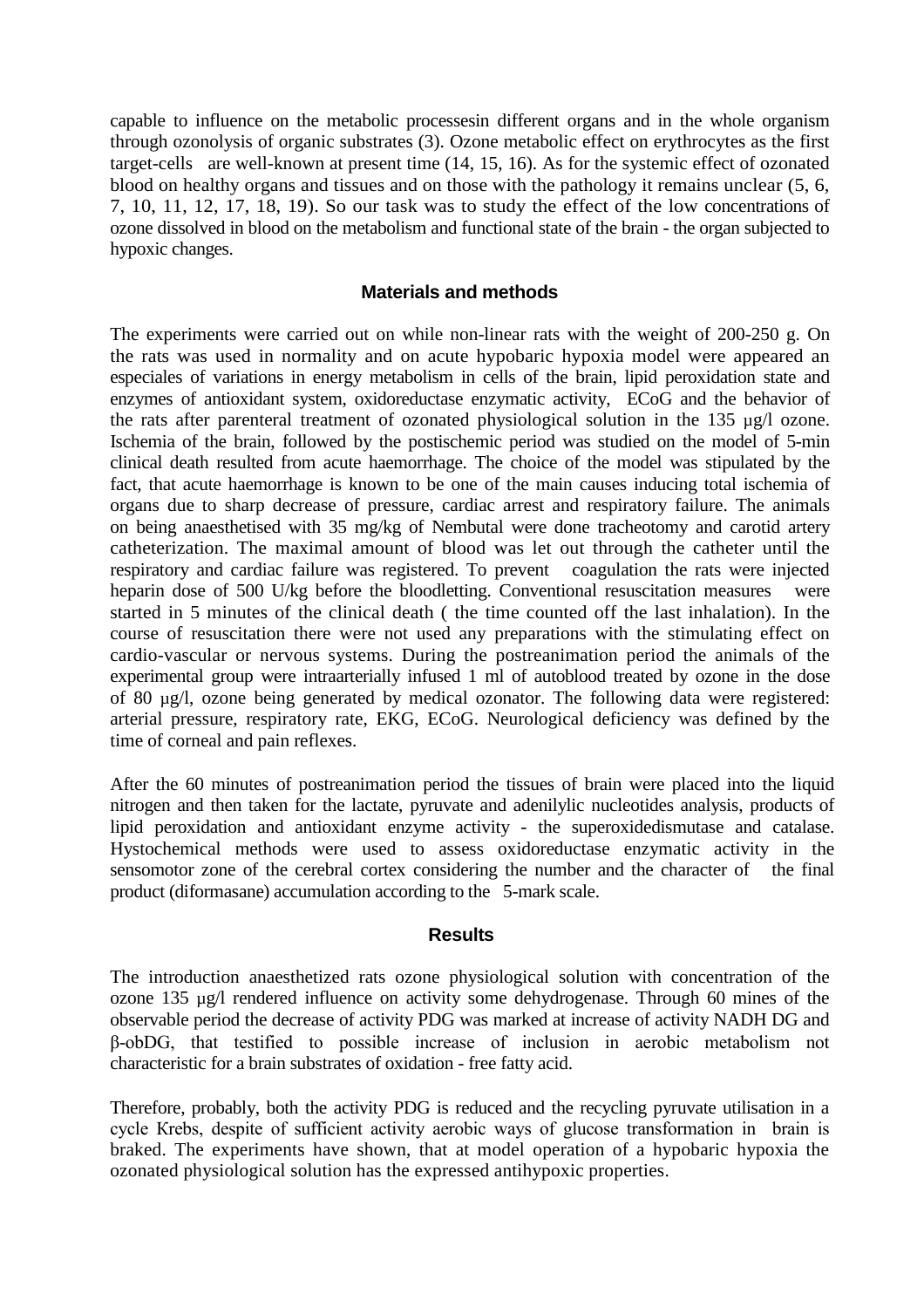

Fig.1**.** Oxidoreductase enzymatic activity in the sensoriomotor zone of cerebral cortex of the intact rat

The rising of a resistance of a brain to a hypoxia at the rats descended for account of an activation of aerobic energy processes at preventive application, to what the augmentation of activity NADH DG and β-obDG, increase of an interrelation ATP/ADP testified, and also adaptable intensifying of activity of ferment system of antioxidant protection of cells, about what it is possible to judge on accumulation in a tissue of a brain of Schiff bases through 60 mines after introduction of solution on 18 % and rising of activity SOD on 64 %.On a background of narcosis the introduction of an ozonized solution enlarged activity of narcosis on the data ECoG, that, probably, is connected to an activation opioid system.

After the introduction of an ozonated blood the early postreanimation period experimental animals compared with the control ones were found to restore the functional indices of their cardiac and brain activity more quickly and in a better volume (Fig.2).

**arterial pressure** 



Fig. 2. Influence of blood ozonation on the arterial pressure respiratory rate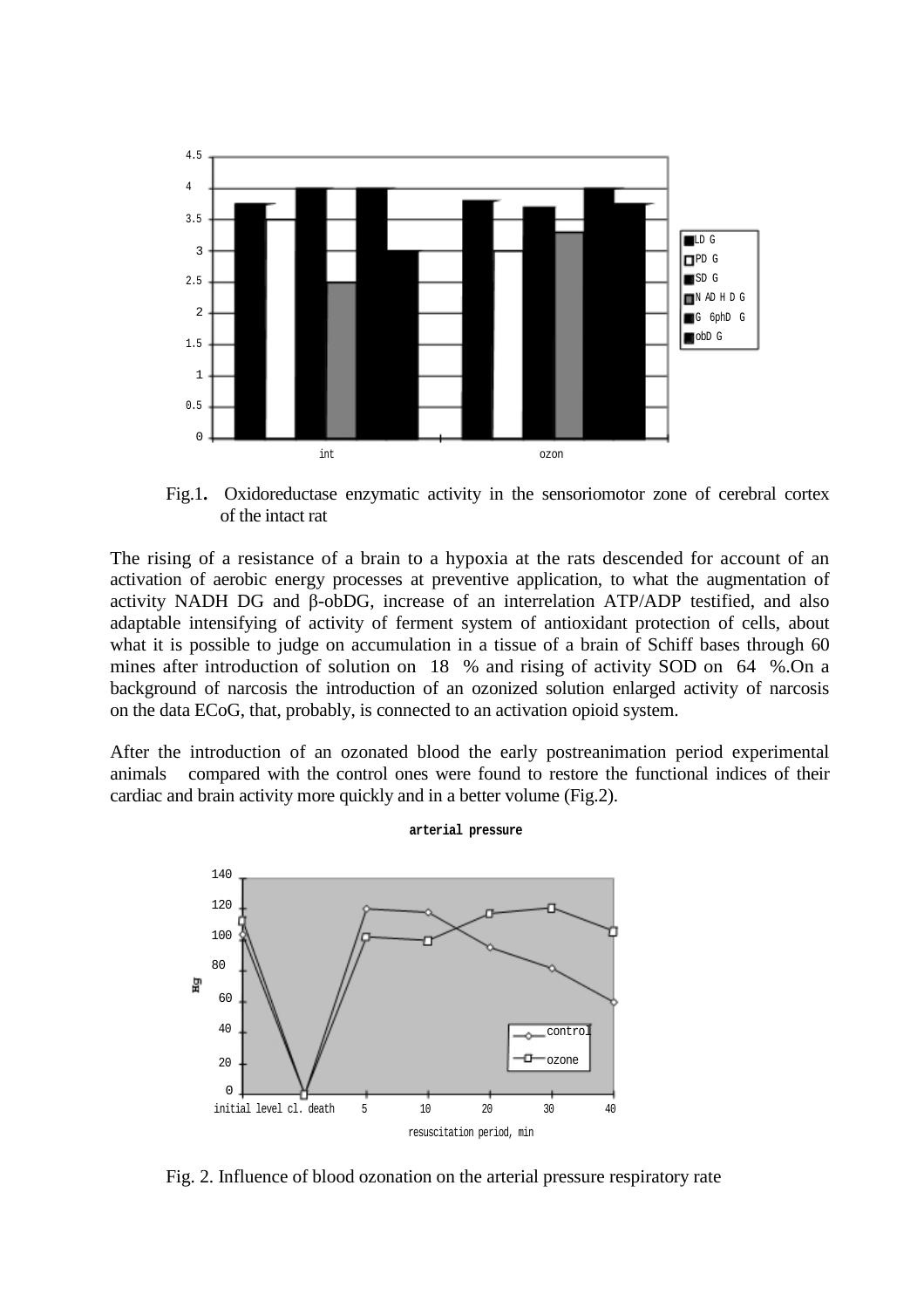Blood ozonation helps to shorten the time necessary to restore independent respiration and corneal reflex, but does not influence on the pain reflex (Fig. 3). ECoG data reveal the initial bioelectric brain activity to be restored completely. During 30 mines the prevalence of lowfrequency fluctuations was observed, and to 40 mines there were high-frequency waves, the increase of waves of a θ-range was especially characteristic. However to 60 mines in frequency a spectrum ECoG of a brain waves of a δ-range nevertheless dominated.

In experimental animals it takes less time to restore spontaneous respiration and to normalise arterial pressure without the hypofunctional stage on the 30th minute of the postischemic period. The use of ozone was not found to produce any effect on the cardiac contraction rate.



Fig. 3. Revivification of independent respiration, corneal and pain reflexes in postischemic period

Biochemical tests data show the increase of ATP level in the brain. The amount of ATP in the brain of experimental animals was higher than that in intact rats (Table 1). Lactate and pyruvate content was diminished compared with the control group but still higher than that in intact animals. At the same time lactate/pyruvate ratio in the experimental group was lower compared with the cardiac tissue of intact rats and brain tissue of control animals.

Table 1. The concentration of ATP (mmol/g w.w.), lactate and pyruvate (mmol/g w.w.) in brain tissues in postischemic period

|         | ATP                 | Lactate             | Pyruvate            | Lactate/Pyruvate    |
|---------|---------------------|---------------------|---------------------|---------------------|
| intact  | $1,431 \pm 0,109$   | $ 0,528 \pm 0,031$  | $0,228 \pm 0,021$   | $2,414 \pm 0,191$   |
| control | $1,571 \pm 0,016$   | $1,122 \pm 0,082^*$ | $0,388 \pm 0,045^*$ | $3,287 \pm 0,268^*$ |
| ozone   | $1,782 \pm 0,070^*$ | $0,866 \pm 0,076^*$ | $0.311 \pm 0.048$ * | $2,780 \pm 0,162$   |

 $*$  -  $P < 0.05$  as compared to intact group

Hystochemical analysis of oxidoreductase enzymatic activity in the sensoriomotor zone of cerebral cortex revealed the decrease in the activity of succinate dehydrogenase (SDG) and NADH- dehydrogenase with the increase in the activity of lactate dehydrogenase (LDG), favouring the lactate acidosis decrease **(**Fig. 4)**.**. At the background of the pyruvate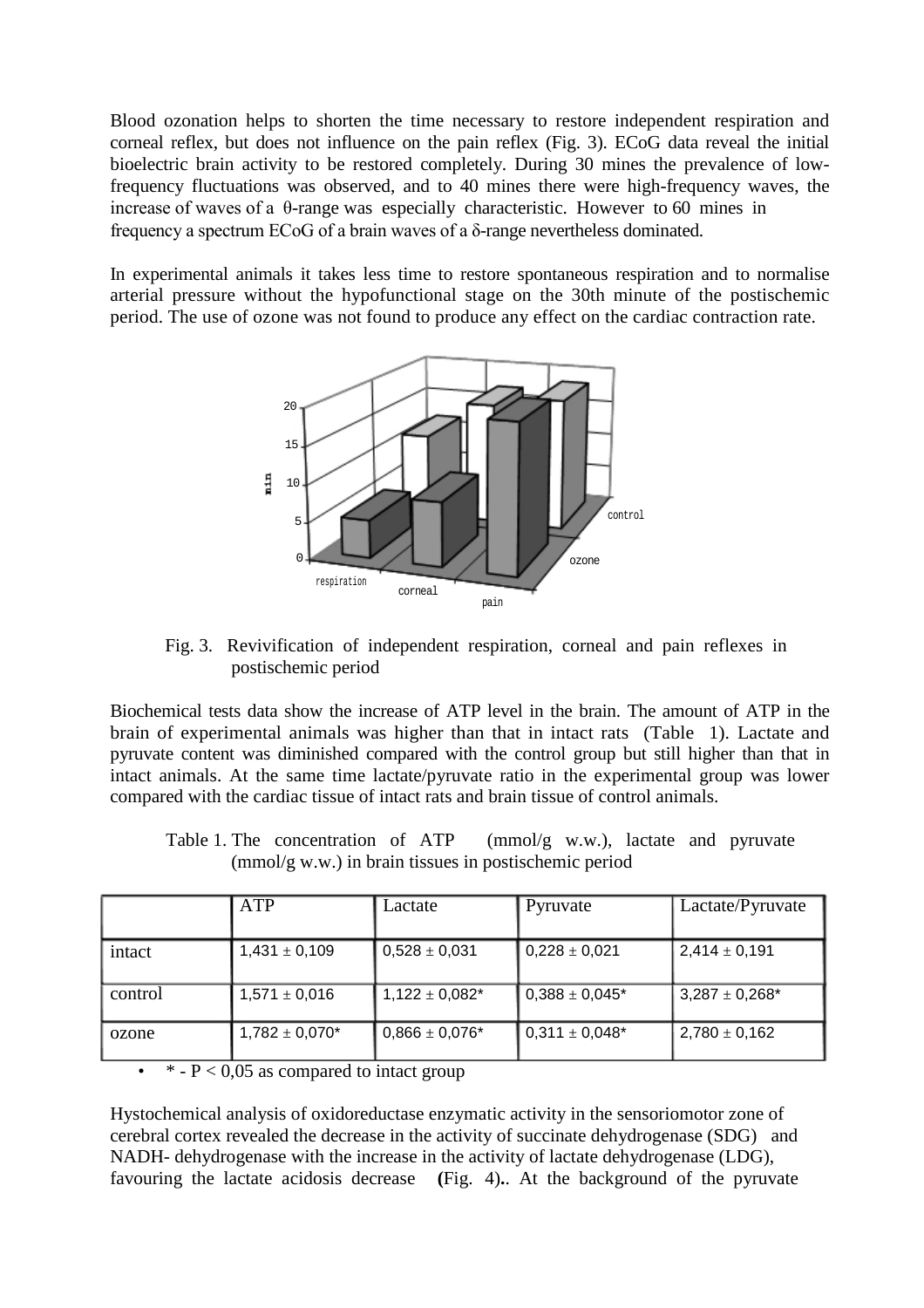dehydrogenase (PDG) activity normalisation, the β-obDG activity increase is observed, compared with the controls. The glucose-6-phosphate degydrogenase (G-6phDG) activity increase is also noted.



Fig.4. Oxidoreductase enzymatic activity in the sensoriomotor zone of cerebral cortex in postischemic period

The study of processes lipid oxidation of a head brain in the given series is especially urgent, as the additional application of oxidizing methods of therapy alongside with restoration oxygen metabolism of the organism is capable to cause excessive activation a LPO at failure antioxidant protection of cells in reperfusion conditions.

In a control series in postreanimation period through 60 mines of restoration of activity of the organism the high level of the contents of products a LPO - quantity ТК is marked the index oxidation of double communications - on 41 % is increased by 129 %, Schiff bases - on 45 %, at constant activity SOD. The use of the OPS in the period of reperfusion increases the catalase activity and due to this fact does`t cause the LPO response intensification in the brain tissue, stimulated by reoxigenation at the blood flow renewal. The SOD activity in that period was decreasing because of that link of the antioxidant protection exhaustion or the enzyme inactivation in that period of time.

## **Discussion**

Ozonated solution induces an increase of metabolism processes rate in cells of the brain and also some activation of lipid peroxidation and enzyme system of antioxidant protection. In the sequent hypoxic stress was registered the antihypoxic properties of ozonated physiological solution.

The use of ozonated blood in 60 minutes of postischemic period leads to activation of oxidative metabolism in brain and heart cells. Small doses of ozone on being infused into blood cause the increase in the activity of a number of glycolytic enzymes in the erythrocytes

(15), similar effect is observed in lung cells on ozone inhalations.

In our experiments we noticed specific changes in the indices of carbohydrate metabolism. In the control group the brain cortex revealed prevailing anaerobic processes of glucose utilisation, lactate accumulation with decreased oxidoreductase activity. The experimental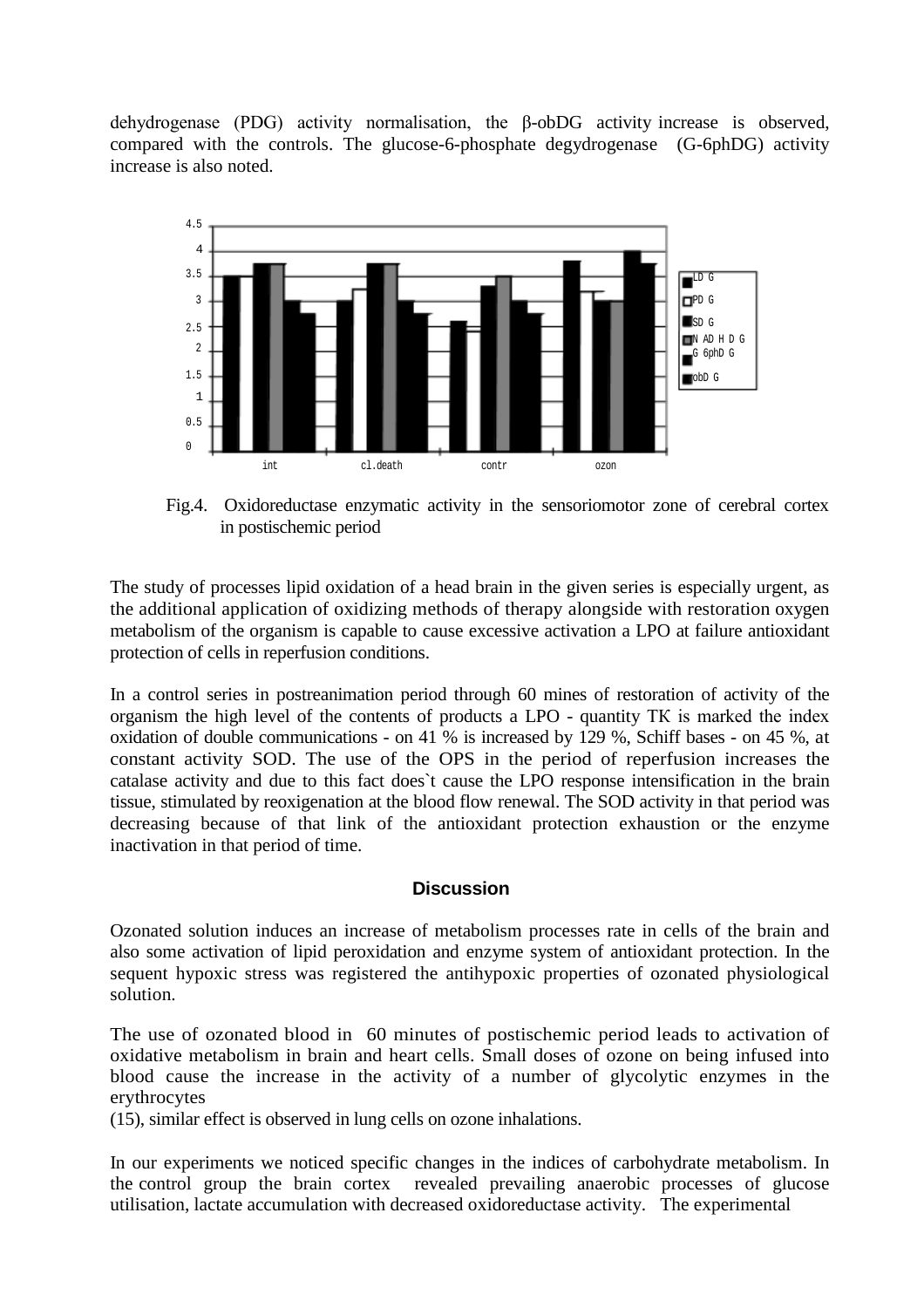group was found to have the increase in LDG, PDG activity with the decrease in lactate amount. It might be explained by the intensity of aerobic ways of glucose transformation. Ozone effect, or to be more precise, the effect of blood ozonolysis products on the oxidative processes that take place in the brain cells makes it possible to restore the functional activity of the organs responsible for the viability of the whole organism in less time.

Thus, the received tendency of changes in metabolism and function of the examined organs makes it possible to recommend ozone as a preventive or corrective method in hypoxia pathologies in post ischemic period.

# **Conclusions**

The influence of the ozonated physiological saline on the oxidative metabolism and lipid peroxidation system in brain tissue of the intact animals and in the reduction period after the clinical death has been studied.

The pyruvate level increase at the lactate amount preservation is observed in 60 min after the OPS infusion in the intact group which testify to the glycolisis activation in the brain tissue along the aerobic way. At the same time, the slight decrease of the pyruvate dehydrogenase activity is observed, but the β-oxybytutate dehydrogenase activity.

It is possible that the glucose metabolism at that period was primarily directed to provision of the synthetic processes in the brain. The increase of the NADH-dehydrogenase, the first enzyme of the aerobic oxidative process intensification at the OPS infusion to the intact rats.

Besides, the single infusion of the OPS to the intact animals causes the adaptive increase of the SOD activity in the brain tissue at the LPO slight intensification. The ozonated autoblood infusion in the reperfusive period causes the lactate accumulation decrease in the brain and the pyruvate content increase. The lactate dehydrogenase activity in this period is increased, favouring the lactate acidosis decrease. At the background of the PDG activity normalisation, the β-obDG activity increase is observed. The glucose-6-phosphate degydrogenase activity increase is also noted. The use of the OPS in the period of reperfusion increases the catalase activity and due to this fact does`t cause the LPO response intensification in the brain tissue, stimulated by reoxigenation at the blood flow renewal (8). The SOD activity in that period was decreasing because of that link of the antioxidant protection exhaustion or the enzyme inactivation in that period of time. Ozone effect, or to be more precise, the effect of blood ozonolysis products on the oxidative processes that take place in the brain cells makes it possible to restore the functional activity of the organs responsible for the viability of the whole organism in less time.

The received tendency of changes in metabolism and function of the examined organs makes it possible to recommend ozone as a preventive or corrective method in hypoxia pathologies in post ischemic period (13).

Thus, the influence of ozone both on the intact and hypoxic brain of rats in conditions of postresuscitation pathology was expressed in the neuron aerobic metabolism intensification and insignificant activation of peroxidation, causing the adaptive intensification of the cell antioxidant enzymatic system. In the period of reperfusion there is the pentosophosphate way activation, directed to provision of the synthetic processes in the brain at the postresuscitation period.